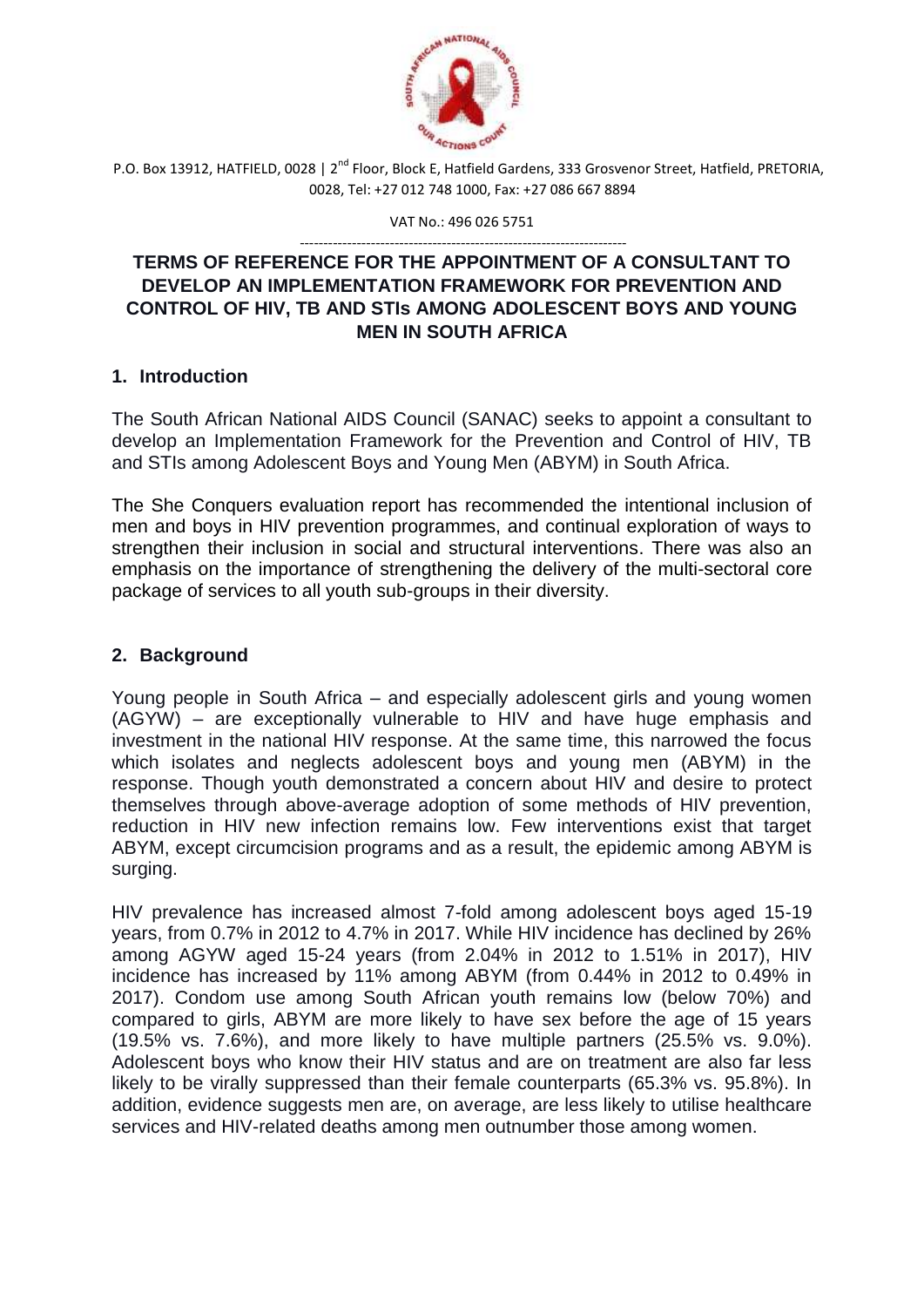

VAT No.: 496 026 5751

--------------------------------------------------------------------- Adolescent boys and young men face unique risks of their own concerning HIV and their broader health. Violence, poverty, and expectations associated with masculinity set the most vulnerable ABYM up for a host of risky behaviours in adulthood that not only increase their chances of acquiring HIV, but also of passing it on to their sexual partners. These ABYM are a "pre-high-risk group", and it is strategic to reach them before they enter the high-risk stage.

Data show that boys and girls are equally vulnerable to sexual abuse, yet boys are often stigmatized as potential perpetrators, limiting their access to post-violence care. Gender-Based Violence, discrimination, marginalisation, and some of the other social and structural drivers that are faced in society are linked to the micro and macro environment which contribute significantly to their decision-making. Disadvantaged ABYM with disabilities continue to experience difficulties accessing basic services that provide empowerment on sexual reproductive health rights (SRHR). It is increasingly important to explore alternative strategies that are inclusive of ABYM and address some of the biomedical, social, and structural drivers that exacerbate HIV risk but also provide solutions that are contextually relevant in South Africa.

# **3. Scope of Work**

SANAC seeks to engage a service provider/consultant to undertake the following pieces of work, grounded in human rights, and using participatory approaches:

- Review existing ABYM programmes and initiatives including culturally and contextually relevant community-based approaches.
- Lead the development of an ABYM implementation framework that is contextually customised and appropriate.
- Develop a monitoring and evaluation framework for tracking the progress of the ABYM implementation framework.
- Develop a reporting framework for the monitoring of the ABYM implementation framework.

# **4. Expected Deliverables**

- 1. Print-ready ABYM implementation framework with targets and costing
- 2. Print-ready Monitoring and Evaluation Framework for tracking the progress of the ABYM implementation framework.
- 3. Print-ready Reporting Framework for the monitoring of the ABYM implementation framework

# **5. Qualifications and Experience**

The consultancy requires should meet the following criteria: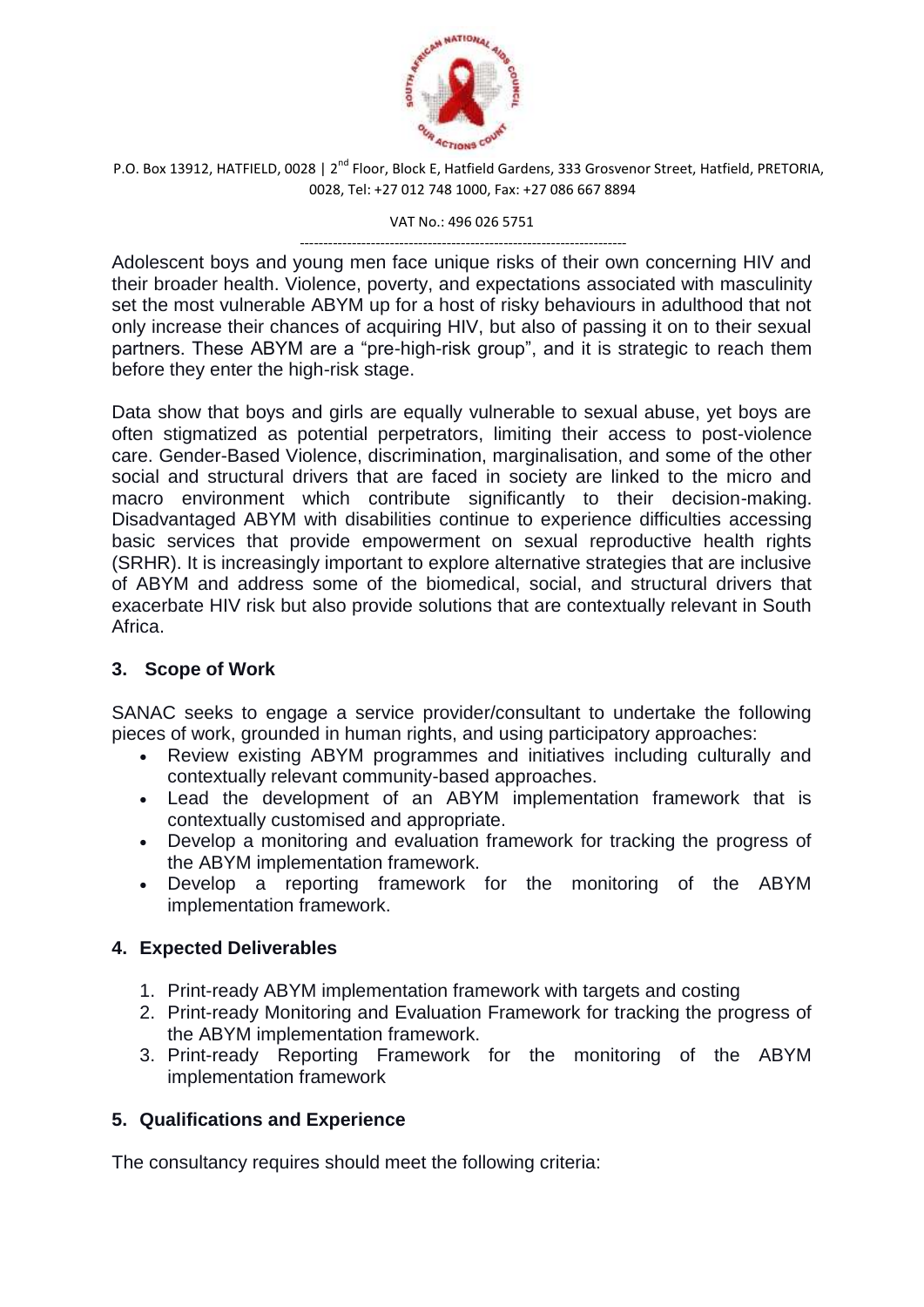

VAT No.: 496 026 5751

- --------------------------------------------------------------------- Registered service provider with at least 3 years of experience, in developing strategic frameworks with BBBEE registration.
- Knowledge of HIV, TB and STIs in South Africa.
- Aptitude for policy, strategic planning, system development, and organizational skills, including results orientation.
- Minimum of 5 years proven track record in designing visually engaging infographics on HIV, TB and STIs
- Knowledge and/or understanding of the SANAC and its stakeholders.
- Excellent English language writing and editing.

## **6. Competencies and Special Skills Requirement:**

- Demonstrate strong written communication, analytical ability, and ability to rapidly integrate information from various sources.
- Knowledgeable of current SANAC activities including HIV, TB and STIs.
- Ability to deliver the requirements on time and be responsive to all communications from SANAC.
- Ability to work under pressure.

# **7. Timelines**

 The level of effort expected is from 23 August 2021 -31 December 2021 of the assignment is from the **90 consulting days.**

### **8. Criteria for Selection:**

The selection of the best offer will be based on the combined scoring method: (the qualifications and methodology will be weighted 80%, combined with the price offer, which will be weighted 20%).

- Methodology and approach to delivering the ToR (40%)
- Internal capacity (capacity, resources, and capability) to meet the requirements of the TOR (30%)
- Experience of Lead Consultant that will be assigned to the contract (10%)
- Financial proposal (20%)

### **9. Supervision**

The service provider will be supervised by the SANAC Executive Manager: NSP Implementation and the ABYM Advisory Group

### **10.Payment schedule for the task**